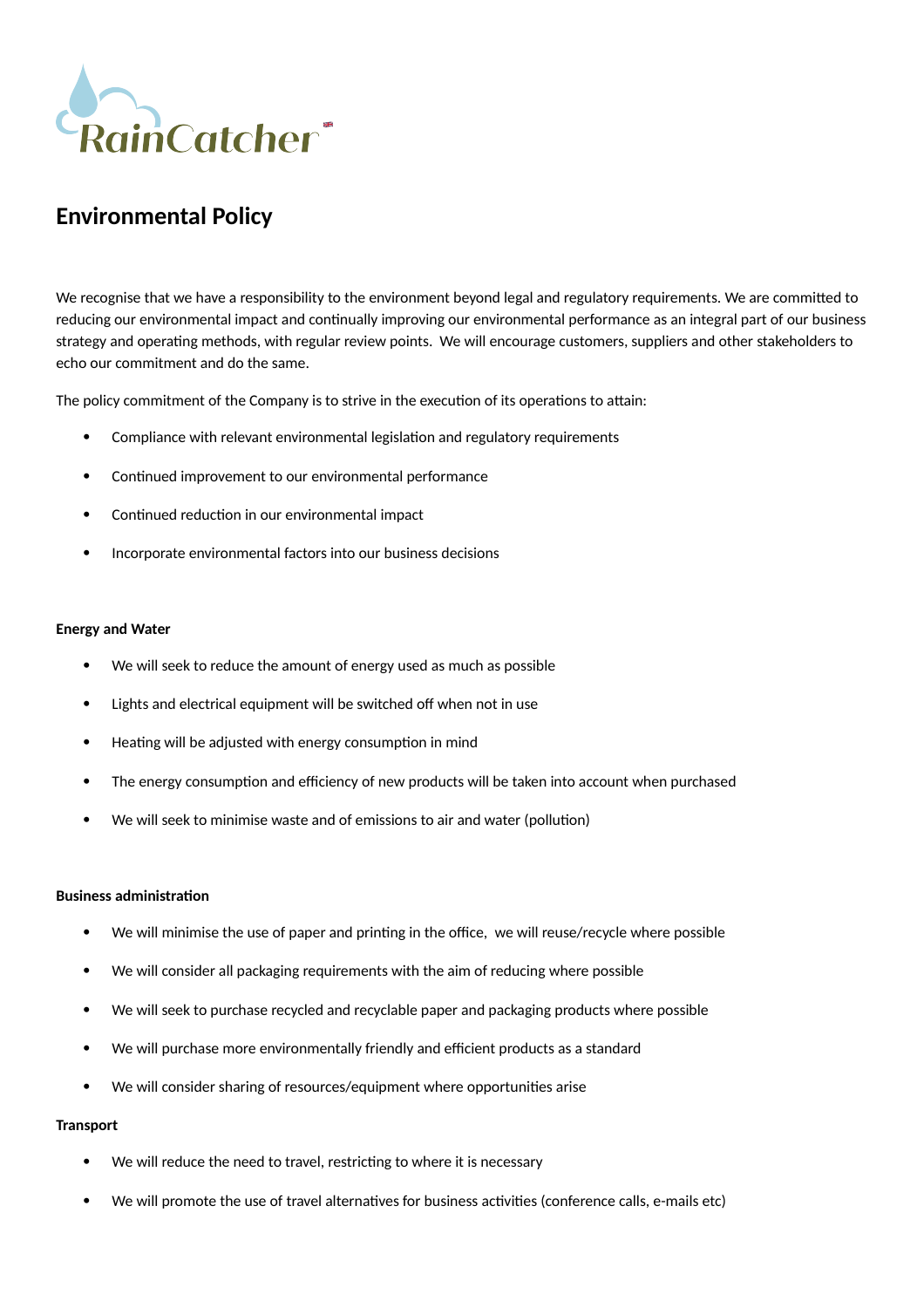

**Cont…**

## **Maintenance and Cleaning**

- Cleaning materials will be as environmentally friendly as possible
- We will use licensed and appropriate organisations only to dispose of waste

## **Culture**

- We will involve all staff in the implementation of this policy for greater commitment and improved performance and encourage the message to extend to their personal time
- We will review this policy at least annually in consultation with staff and other stakeholders (where necessary)
- We will provide staff with relevant environmental training where required
- We will work with suppliers, contractors and sub-contractors to improve their environmental performance
- We will use local labour and materials where available to reduce CO2 and help the community.

The Company will set targets and objectives for the improvement of environmental management and will publish details of its environmental performance if and where applicable. This intent is supported by our Business Management Systems, which operate in accordance with ISO 9001.

The policy and associated documentation is made known to all persons working for and on behalf of the organisation, and will be subject to periodic review to ensure it continues to meet the Company' environmental requirements*.*

Mrs Suzanne Tunnington Managing Director

| <b>Business Conduct Officer:</b> | Sue Tunnington   |
|----------------------------------|------------------|
| Specific other staff:            | All employees    |
| Enforcement:                     | Jamie Tunnington |
| Created by:                      | A M Hughes       |
| Creation date:                   | 26 July 2012     |
| <b>Quality Manager Approval:</b> | Jamie Tunnington |
| Latest Review date:              | 24.02.16         |

#### **Version Control**